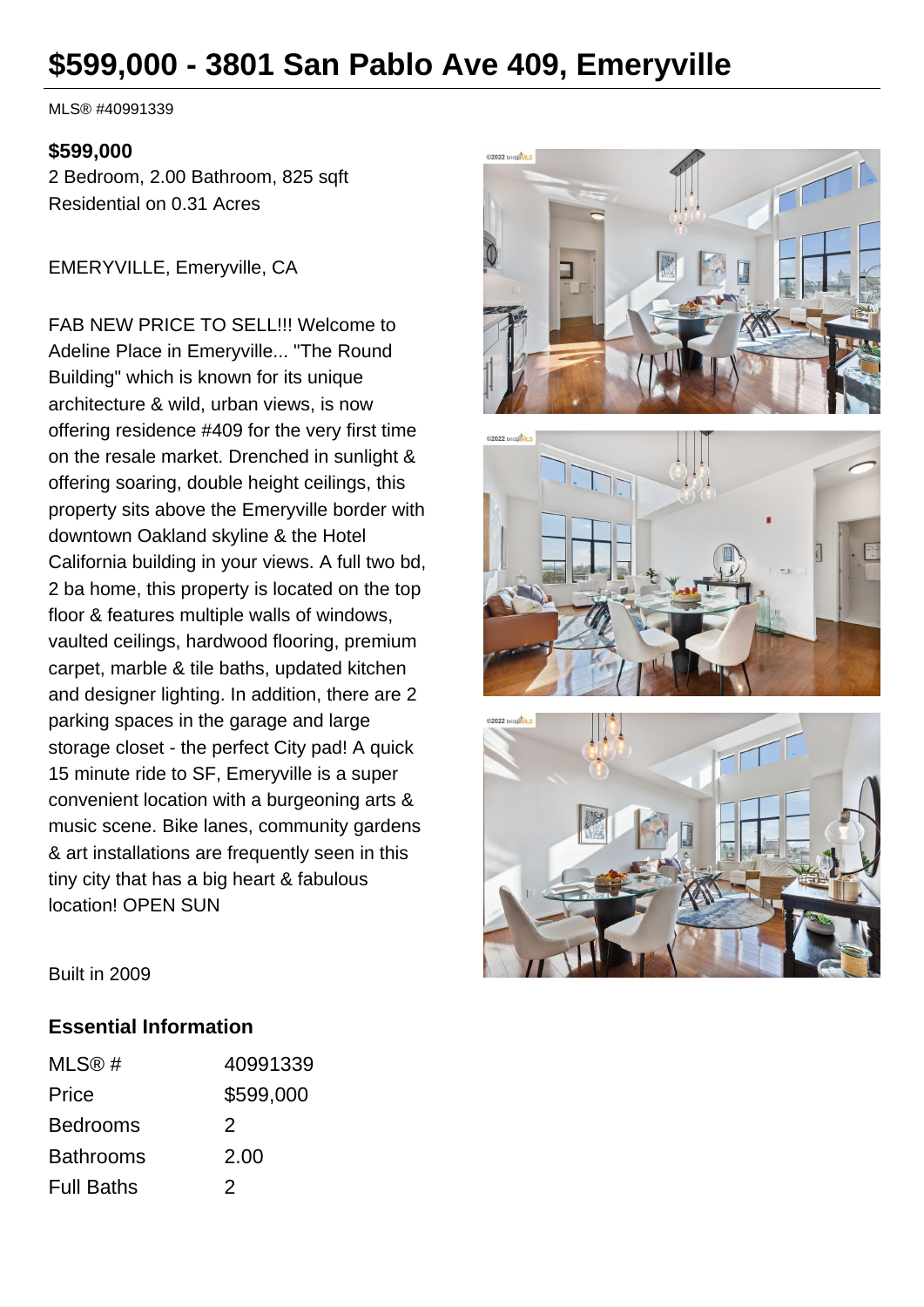| 825                |
|--------------------|
| 0.31               |
| 2009               |
| <b>Residential</b> |
| Condominium        |
| Modern/High Tech   |
| Active             |
|                    |

## **Community Information**

| Address      | 3801 San Pablo Ave 409 |
|--------------|------------------------|
| Area         | Emeryville             |
| Subdivision  | <b>EMERYVILLE</b>      |
| City         | Emeryville             |
| County       | Alameda                |
| <b>State</b> | CA                     |
| Zip Code     | 94608                  |

## **Amenities**

| Parking      | Attached, Covered, Space Per Unit - 2, Mechanical Lift, Garage Door<br>Opener |
|--------------|-------------------------------------------------------------------------------|
| # of Garages |                                                                               |
| Pool         | <b>None</b>                                                                   |

## **Interior**

| <b>Interior Features</b> | Elevator, Penthouse Location, No Additional Rooms, Stone Counters,<br><b>Updated Kitchen</b> |
|--------------------------|----------------------------------------------------------------------------------------------|
| Appliances               | Dishwasher, Gas Range, Refrigerator, Dryer, Washer                                           |
| Heating                  | Other                                                                                        |
| Cooling                  | <b>None</b>                                                                                  |
| <b>Fireplaces</b>        | <b>None</b>                                                                                  |
| # of Stories             | 1                                                                                            |
| <b>Stories</b>           | One Story, One                                                                               |
| <b>Exterior</b>          |                                                                                              |

|                            | Exterior Features Unit Faces Street, No Yard |
|----------------------------|----------------------------------------------|
| Lot Description Corner Lot |                                              |
| Construction               | Other                                        |

## **Additional Information**